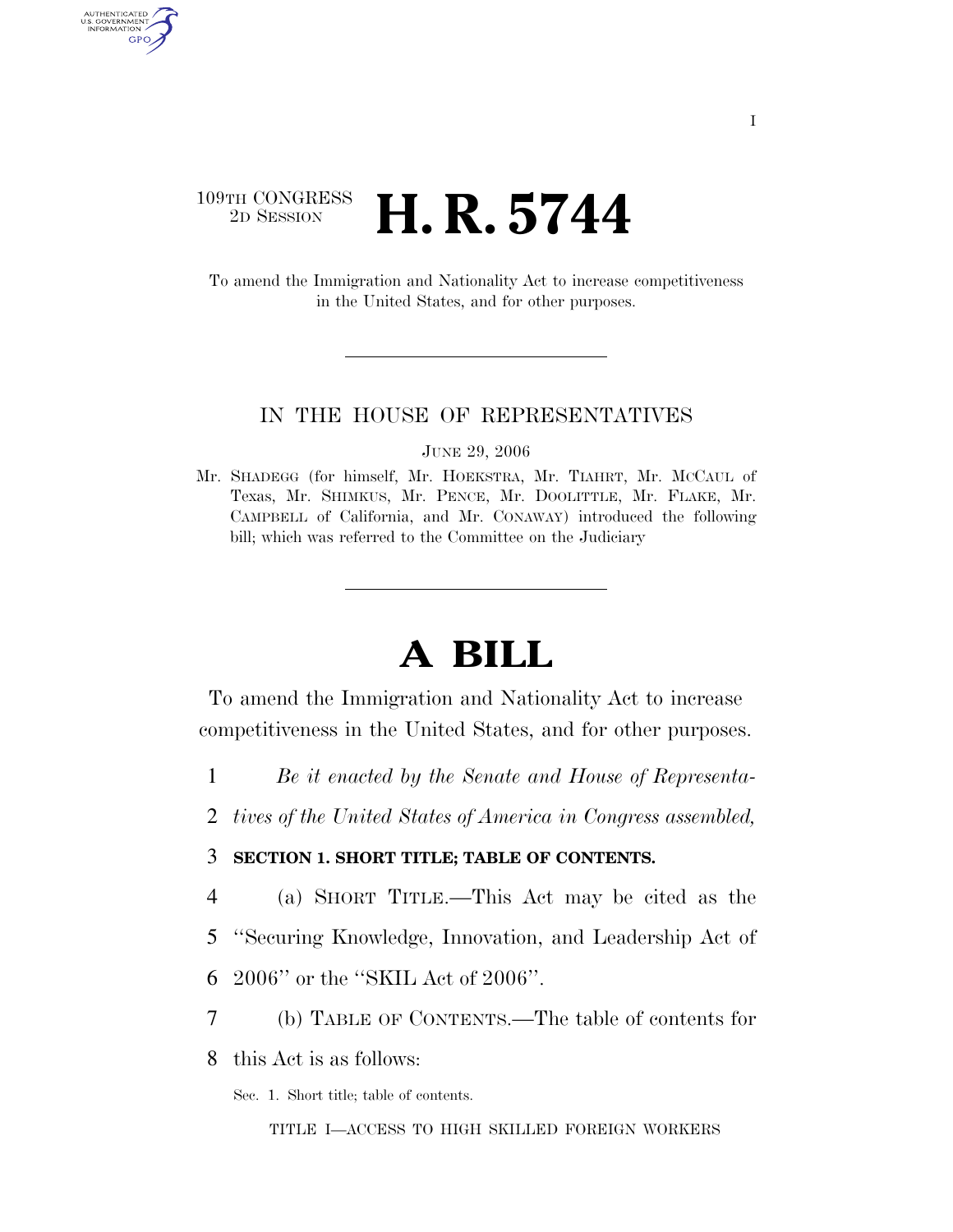2

Sec. 101. H–1B visa holders.

Sec. 102. Market-based visa limits.

#### TITLE II—RETAINING FOREIGN WORKERS EDUCATED IN THE UNITED STATES

- Sec. 201. United States educated immigrants.
- Sec. 202. Immigrant visa backlog reduction.

Sec. 203. Student visa reform.

- Sec. 204. L–1 visa holders subject to visa backlog.
- Sec. 205. Retaining workers subject to green card backlog.

### TITLE III—BUSINESS FACILITATION THROUGH IMMIGRATION REFORM

- Sec. 301. Streamlining the adjudication process for established employers.
- Sec. 302. Providing premium processing of employment-based visa petitions.
- Sec. 303. Eliminating procedural delays in labor certification process.

#### TITLE IV—MISCELLANEOUS

- Sec. 401. Completion of background and security checks.
- Sec. 402. Visa revalidation.
- Sec. 403. Severability.

Sec. 404. Constitutional authority.

# 1 **TITLE I—ACCESS TO HIGH**  2 **SKILLED FOREIGN WORKERS**

### 3 **SEC. 101. H–1B VISA HOLDERS.**

4 (a) IN GENERAL.—Section  $214(g)(5)$  of the Immi-

5 gration and Nationality Act  $(8 \text{ U.S.C. } 1184(g)(5))$  is

- 6 amended—
- 7 (1) in subparagraph  $(B)$ —

8 (A) by striking ''nonprofit research'' and 9 inserting ''nonprofit'';

- 10 (B) by inserting ''Federal, State, or local''
- 11 before "governmental"; and
- 12 (C) by striking "or" at the end;
- 13  $(2)$  in subparagraph  $(C)$ —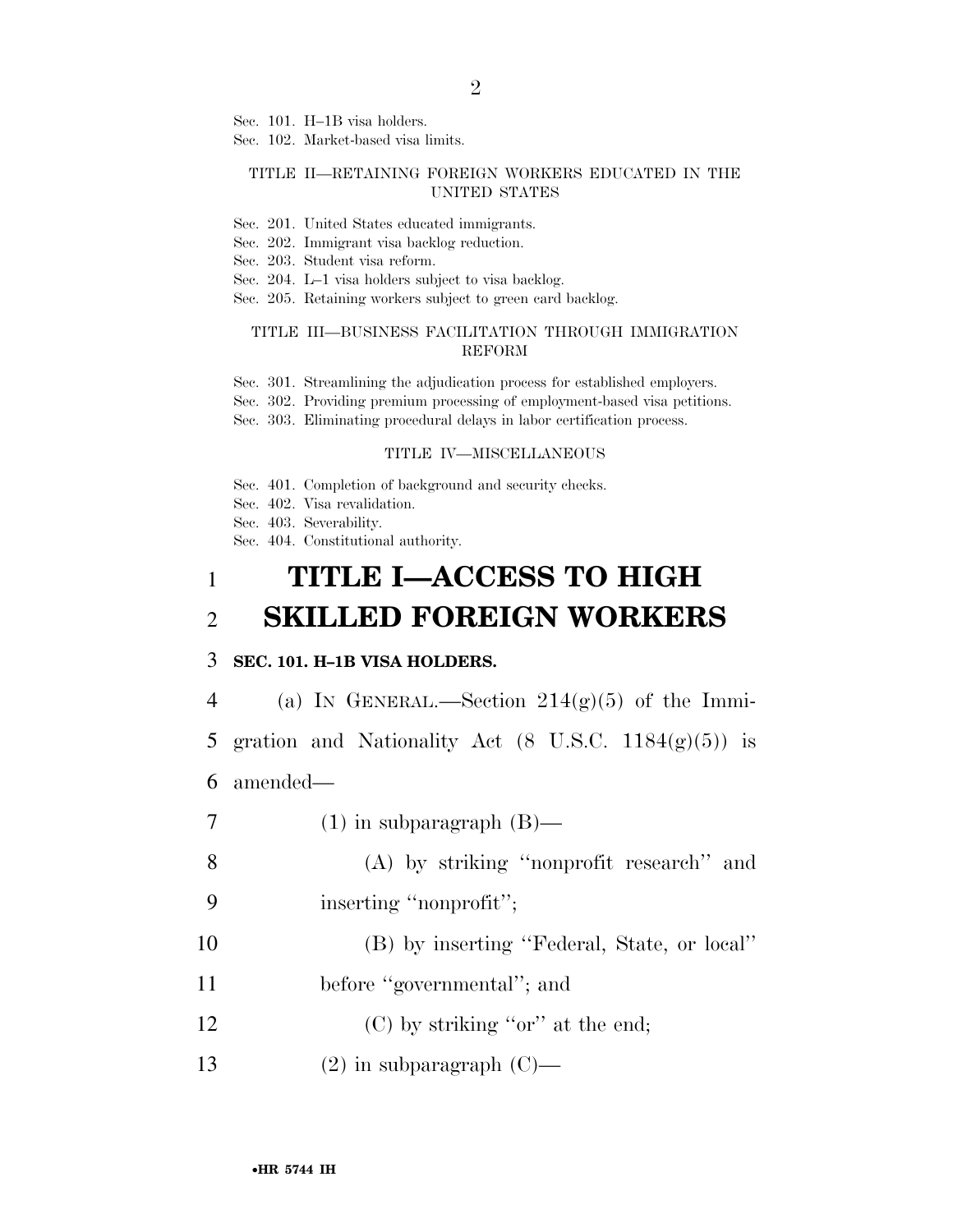| $\mathbf{1}$   | (A) by striking "a United States institu-                   |
|----------------|-------------------------------------------------------------|
| $\overline{2}$ | tion of higher education (as defined in section)            |
| 3              | $101(a)$ of the Higher Education Act of 1965                |
| $\overline{4}$ | $(20 \text{ U.S.C. } 1001(a))$ ," and inserting "an insti-  |
| 5              | tution of higher education in a foreign coun-               |
| 6              | $try,$ "; and                                               |
| 7              | (B) by striking the period at the end and                   |
| 8              | inserting a semicolon;                                      |
| 9              | (3) by adding at the end, the following new sub-            |
| 10             | paragraphs:                                                 |
| 11             | "(D) has earned a master's or higher degree                 |
| 12             | from a United States institution of higher education        |
| 13             | (as defined in section $101(a)$ of the Higher Edu-          |
| 14             | cation Act of 1965 (20 U.S.C. 1001(a)));                    |
| 15             | $\lq\lq$ (E) has been awarded medical specialty certifi-    |
| 16             | cation based on post-doctoral training and experi-          |
| 17             | ence in the United States; or".                             |
| 18             | (b) APPLICABILITY.—The amendments made by sub-              |
| 19             | section (a) shall apply to any petition or visa application |
| <b>20</b>      | pending on the date of enactment of this Act and any peti-  |
| 21             | tion or visa application filed on or after such date.       |
| 22             | SEC. 102. MARKET-BASED VISA LIMITS.                         |
| 23             | Section $214(g)$ of the Immigration and Nationality         |
| 24             | Act $(8 \text{ U.S.C. } 1184(g))$ is amended—               |
| 25             | $(1)$ in paragraph $(1)$ —                                  |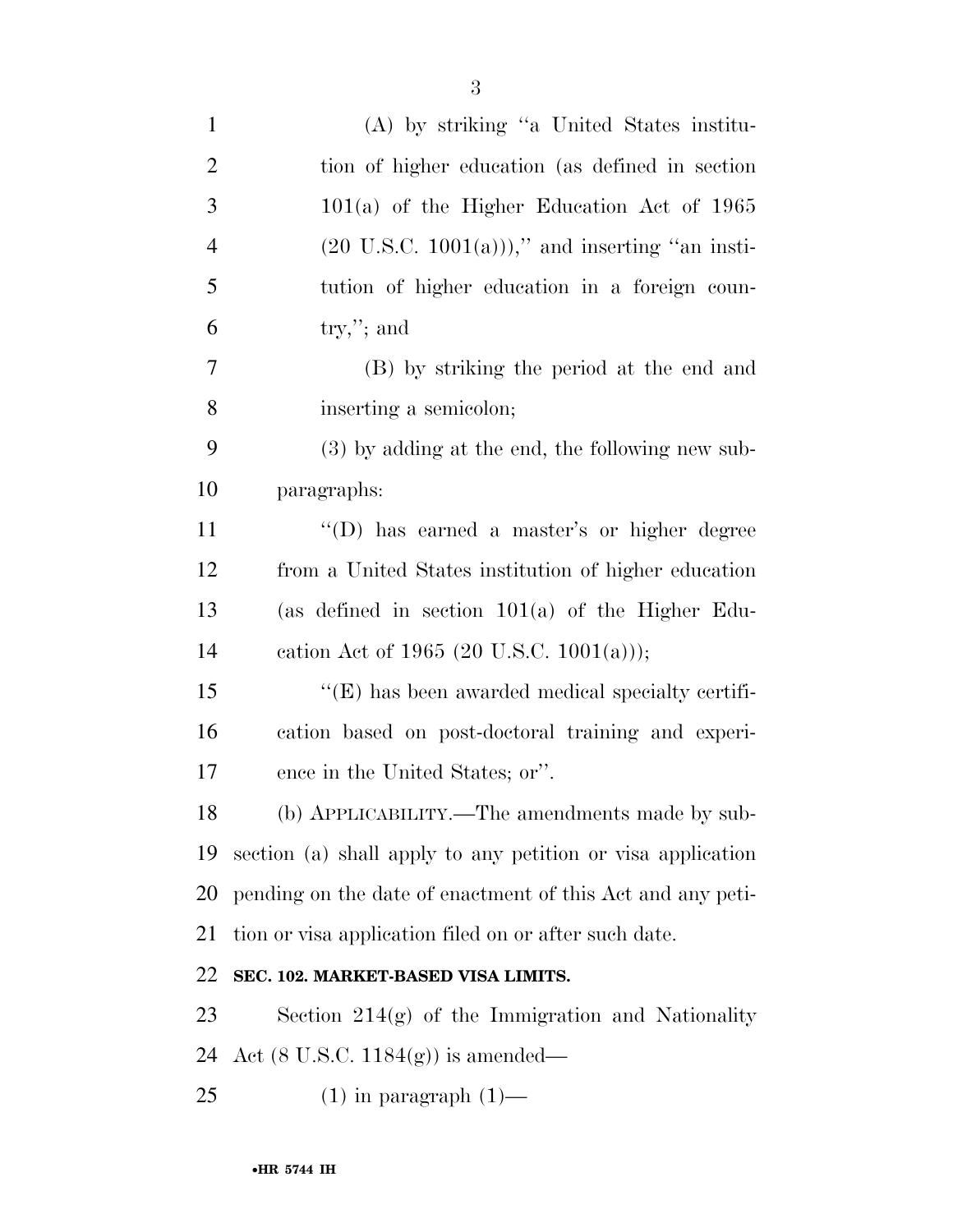| $\mathbf{1}$   | (A) in the matter preceding subparagraph                |
|----------------|---------------------------------------------------------|
| $\overline{2}$ | $(A)$ , by striking "(beginning with fiscal year        |
| 3              | $1992)$ "; and                                          |
| $\overline{4}$ | $(B)$ in subparagraph $(A)$ —                           |
| 5              | (i) in clause (vi) by striking "and";                   |
| 6              | (ii) in clause (vii), by striking "each"                |
| 7              | succeeding fiscal year; or" and inserting               |
| 8              | "each of fiscal years 2004, 2005, and                   |
| 9              | $2006;$ "; and                                          |
| 10             | (iii) by adding after clause (vii) the                  |
| 11             | following:                                              |
| 12             | "(viii) $115,000$ in the first fiscal year              |
| 13             | beginning after the date of the enactment               |
| 14             | of the Securing Knowledge, Innovation,                  |
| 15             | and Leadership Act of 2006; and                         |
| 16             | "(ix) the number calculated under                       |
| 17             | paragraph (9) in each fiscal year after the             |
| 18             | year described in clause (viii); or";                   |
| 19             | $(2)$ in paragraph $(5)$ , as amended by section        |
| 20             | $101(a)$ , in the matter preceding subparagraph $(A)$ , |
| 21             | by inserting " $101(a)(15)(H)(i)(b1)$ or section" after |
| 22             | "under section";                                        |
| 23             | $(3)$ in paragraph $(8)$ , by striking subparagraphs    |
| 24             | $(B)(iv)$ and $(D);$                                    |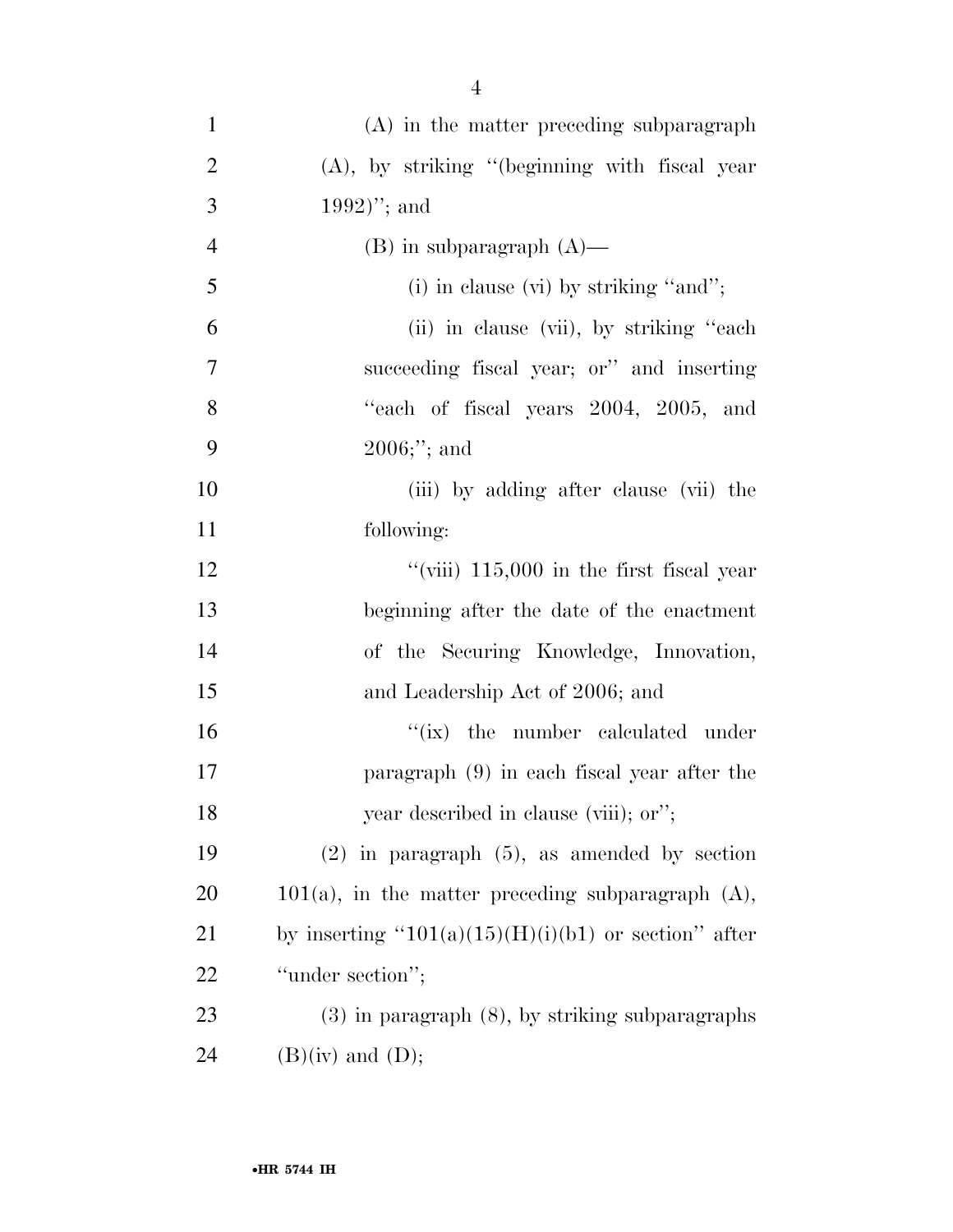| $\mathbf{1}$   | $(4)$ by redesignating paragraphs $(9)$ , $(10)$ , and          |
|----------------|-----------------------------------------------------------------|
| $\overline{2}$ | $(11)$ as paragraphs $(10)$ , $(11)$ , and $(12)$ , respec-     |
| 3              | tively; and                                                     |
| $\overline{4}$ | $(5)$ by inserting after paragraph $(8)$ the fol-               |
| 5              | lowing:                                                         |
| 6              | $\lq(9)$ If the numerical limitation in paragraph               |
| 7              | $(1)(A)$ —                                                      |
| 8              | $\lq\lq$ is reached during a given fiscal year,                 |
| 9              | numerical limitation under paragraph<br>the                     |
| 10             | $(1)(A)(ix)$ for the subsequent fiscal year shall               |
| 11             | be equal to 120 percent of the numerical limita-                |
| 12             | tion of the given fiscal year; or                               |
| 13             | "(B) is not reached during a given fiscal                       |
| 14             | year, the numerical limitation under paragraph                  |
| 15             | $(1)(A)(ix)$ for the subsequent fiscal year shall               |
| 16             | be equal to the numerical limitation of the given               |
| 17             | fiscal year.".                                                  |
|                | 18 TITLE II—RETAINING FOREIGN                                   |
| 19             | <b>WORKERS EDUCATED IN THE</b>                                  |
| 20             | <b>UNITED STATES</b>                                            |
| 21             | SEC. 201. UNITED STATES EDUCATED IMMIGRANTS.                    |
| 22             | (a) IN GENERAL.—Section $201(b)(1)$ of the Immi-                |
| 23             | gration and Nationality Act $(8 \text{ U.S.C. } 1151(b)(1))$ is |
| 24             | amended by adding at the end the following:                     |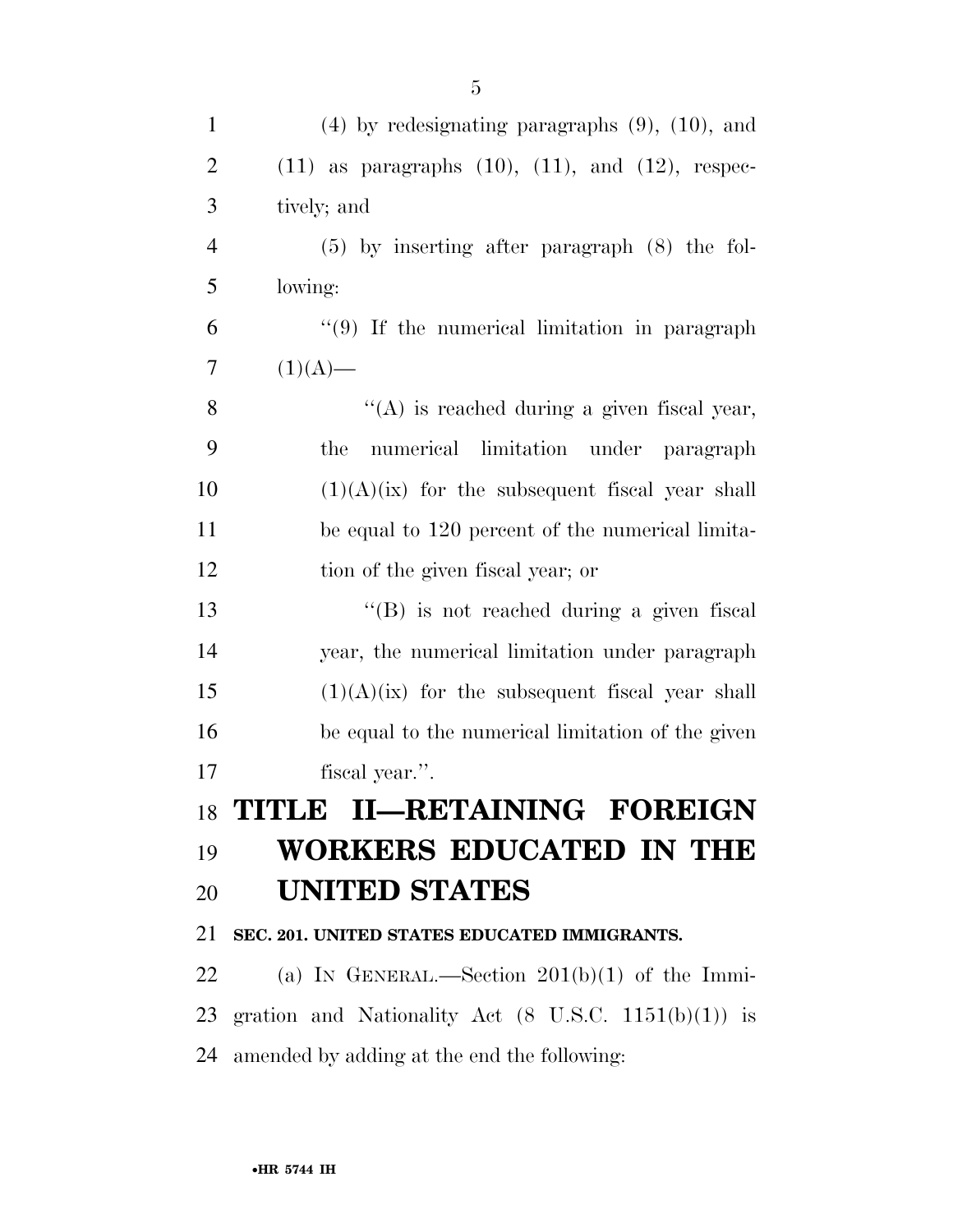1 ''(F) Aliens who have earned a master's or higher degree from an accredited United States university.

 ''(G) Aliens who have been awarded med- ical specialty certification based on post-doc- toral training and experience in the United States preceding their application for an immi-grant visa under section 203(b).

 ''(H) Aliens who will perform labor in shortage occupations designated by the Sec- retary of Labor for blanket certification under 12 section  $212(a)(5)(A)$  as lacking sufficient United States workers able, willing, qualified, and available for such occupations and for which the employment of aliens will not ad- versely affect the terms and conditions of simi-larly employed United States workers.

18 ''(I) Aliens who have earned a master's de- gree or higher in science, technology, engineer- ing, or math and have been working in a re- lated field in the United States in a non- immigrant status during the 3-year period pre- ceding their application for an immigrant visa 24 under section 203(b).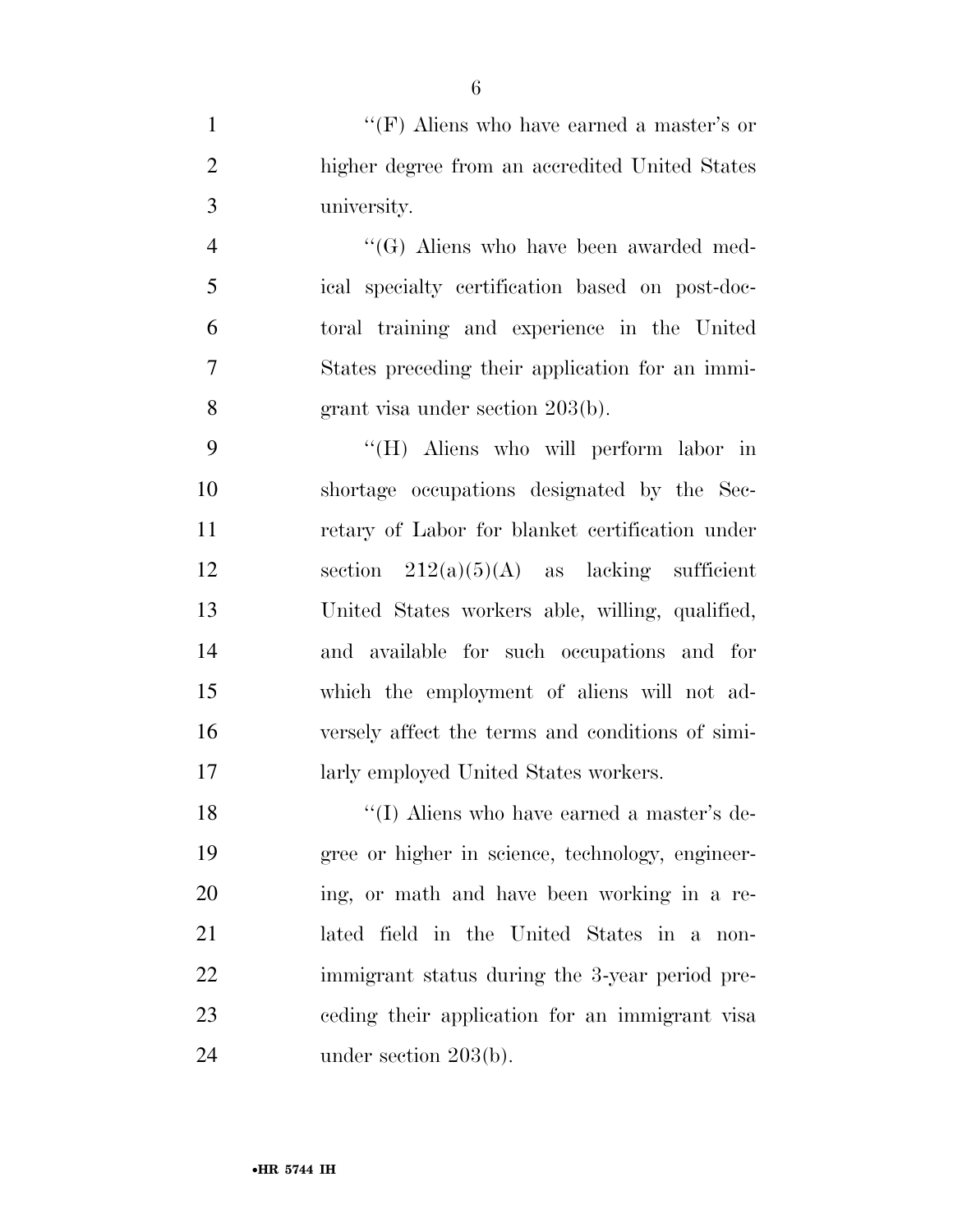| $\mathbf{1}$   | "(J) Aliens described in subparagraph $(A)$               |
|----------------|-----------------------------------------------------------|
| $\overline{2}$ | or (B) of section $203(b)(1)$ or who have re-             |
| 3              | ceived a national interest waiver under section           |
| $\overline{4}$ | $203(b)(2)(B)$ .                                          |
| 5              | $H(K)$ The spouse and minor children of an                |
| 6              | alien who is admitted as an employment-based              |
| 7              | immigrant under section 203(b).".                         |
| 8              | CERTIFICATIONS.-Section<br>(b)<br>LABOR                   |
| 9              | $212(a)(5)(A)(ii)$ of the Immigration and Nationality Act |
| 10             | $(8 \text{ U.S.C. } 1182(a)(5)(A)(ii))$ is amended—       |
| 11             | (1) by striking "or" at the end of subclause $(I)$ ;      |
| 12             | $(2)$ by striking the period at the end of sub-           |
| 13             | clause $(II)$ and inserting "; or"; and                   |
| 14             | (3) by adding at the end the following:                   |
| 15             | $\lq\lq$ (I) is a member of the profes-                   |
| 16             | sions and has a master's degree or                        |
| 17             | higher from an accredited United                          |
| 18             | States university or has been awarded                     |
| 19             | medical specialty certification based                     |
| 20             | on post-doctoral training and experi-                     |

21 ence in the United States.".

### **SEC. 202. IMMIGRANT VISA BACKLOG REDUCTION.**

 Section 201(d) of the Immigration and Nationality 24 Act  $(8 \text{ U.S.C. } 1151(d))$  is amended to read as follows: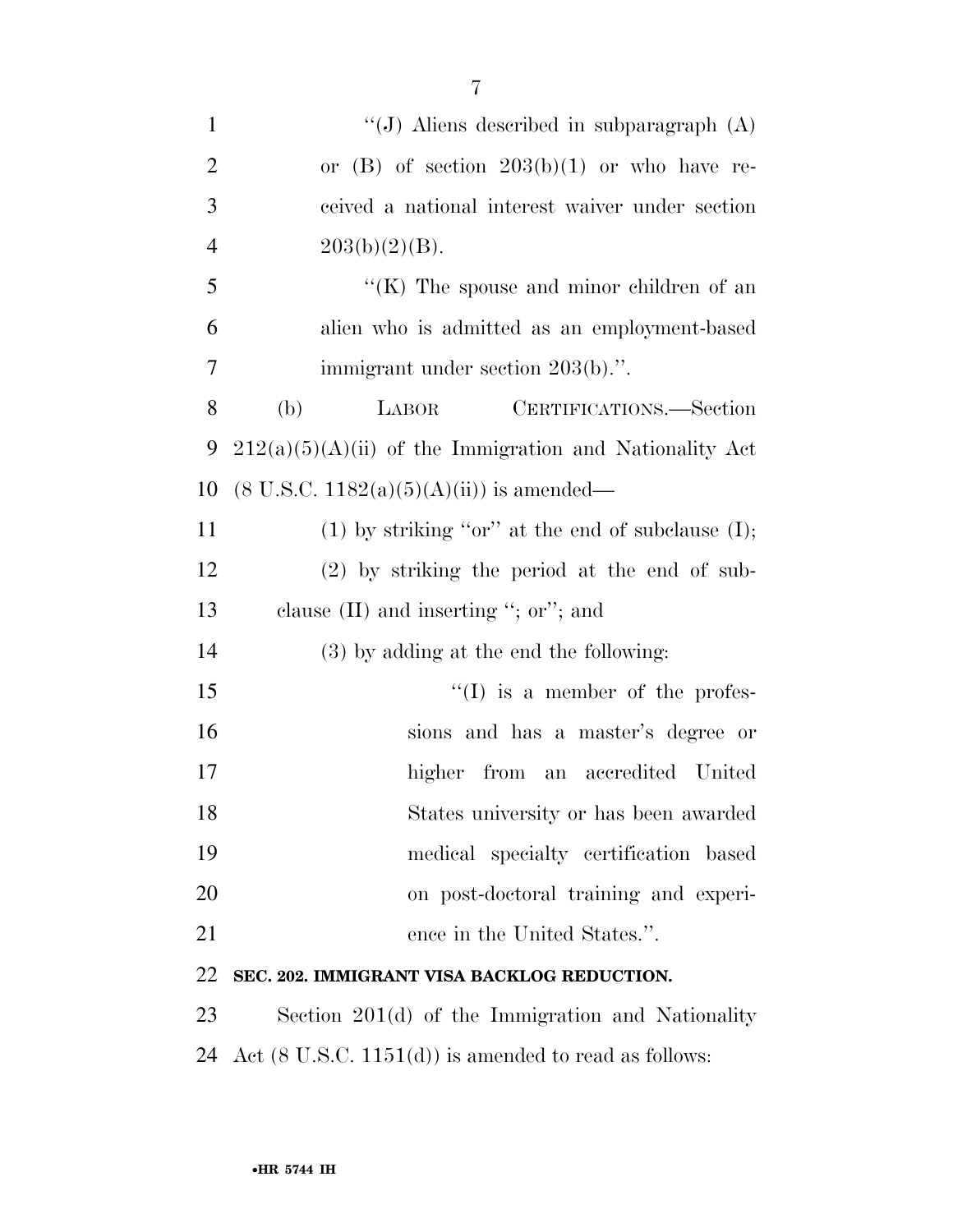| 1  | "(d) WORLDWIDE LEVEL OF EMPLOYMENT-BASED                                  |
|----|---------------------------------------------------------------------------|
| 2  | IMMIGRANTS.—The worldwide level of employment-based                       |
| 3  | immigrants under this subsection for a fiscal year is equal               |
| 4  | to the sum of-                                                            |
| 5  | $\lq(1)$ 290,000;                                                         |
| 6  | $\lq(2)$ the difference between—                                          |
| 7  | "(A) the maximum number of visas au-                                      |
| 8  | thorized to be issued under this subsection dur-                          |
| 9  | ing the previous fiscal year; and                                         |
| 10 | $\lq\lq$ (B) the number of such visas issued dur-                         |
| 11 | ing the previous fiscal year; and                                         |
| 12 | $\lq(3)$ the difference between—                                          |
| 13 | "(A) the maximum number of visas au-                                      |
| 14 | thorized to be issued under this subsection dur-                          |
| 15 | ing fiscal years 2001 through 2005 and the                                |
| 16 | number of visa numbers issued under this sub-                             |
| 17 | section during those fiscal years; and                                    |
| 18 | $\lq\lq$ (B) the number of visas calculated under                         |
| 19 | clause (i) that were issued after fiscal year                             |
| 20 | $2005."$ .                                                                |
| 21 | SEC. 203. STUDENT VISA REFORM.                                            |
| 22 | (a) IN GENERAL.—Section $101(a)(15)(F)$ of the Im-                        |
| 23 | migration and Nationality Act $(8 \text{ U.S.C. } 1101(a)(15)(\text{F}))$ |
| 24 | is amended to read as follows:                                            |
| 25 | $\lq\lq(F)$ an alien—                                                     |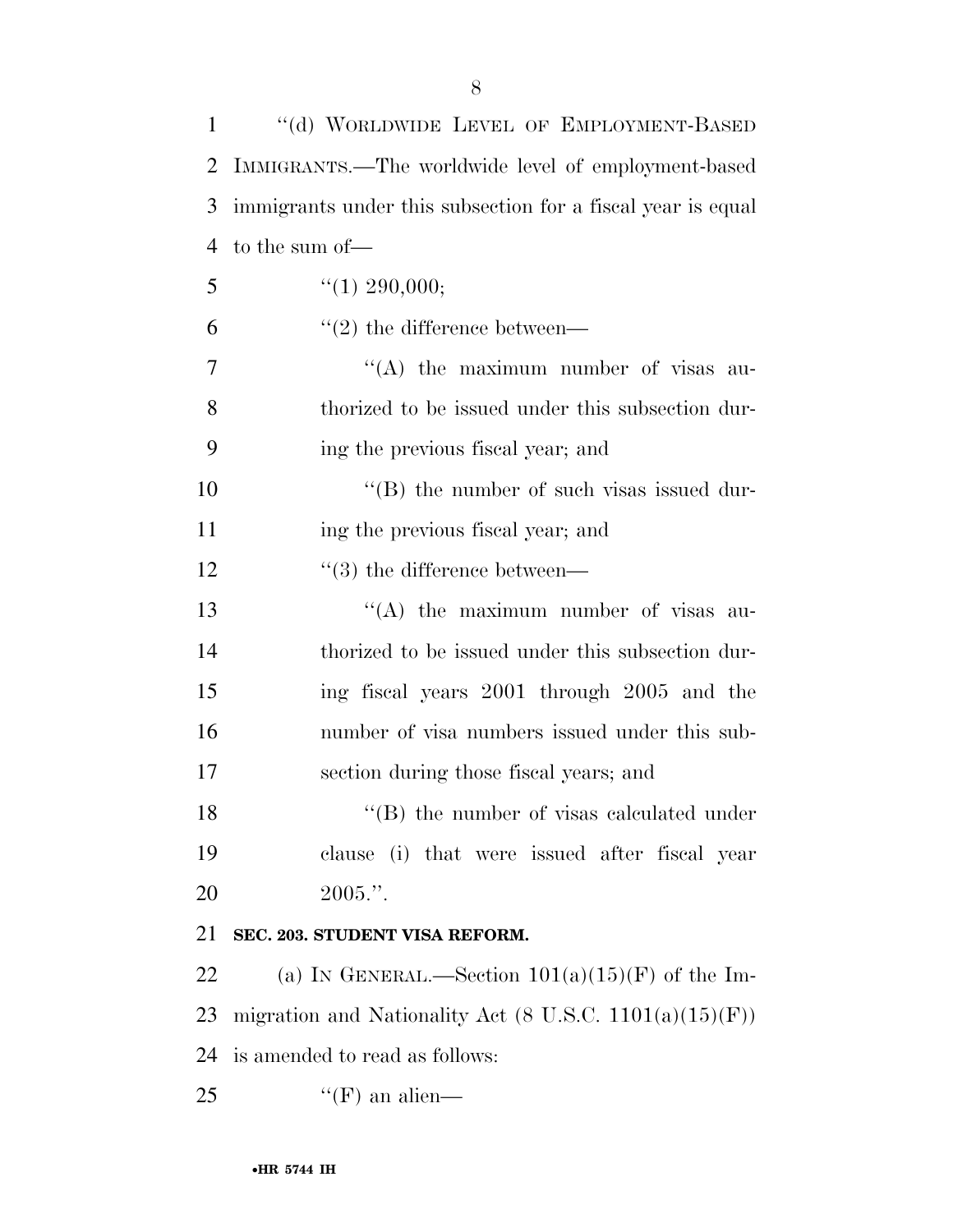1  $\frac{4}{10}$  who—

- 2  $\langle (I) \rangle$  is a bona fide student qualified to pursue a full course of study in mathe- matics, engineering, technology, or the sciences leading to a bachelors or graduate degree and who seeks to enter the United States for the purpose of pursuing such a course of study consistent with section 214(m) at an institution of higher edu- cation (as defined by section 101(a) of the 11 Higher Education Act of 1965 (20 U.S.C. 1001(a))) in the United States, particu- larly designated by the alien and approved by the Secretary of Homeland Security, after consultation with the Secretary of Education, which institution or place of study shall have agreed to report to the Secretary the termination of attendance of each nonimmigrant student, and if any such institution of learning or place of study fails to make reports promptly the approval shall be withdrawn; or 23  $\frac{1}{2}$  (II) is engaged in temporary employ-ment for optional practical training related
- to such alien's area of study following com-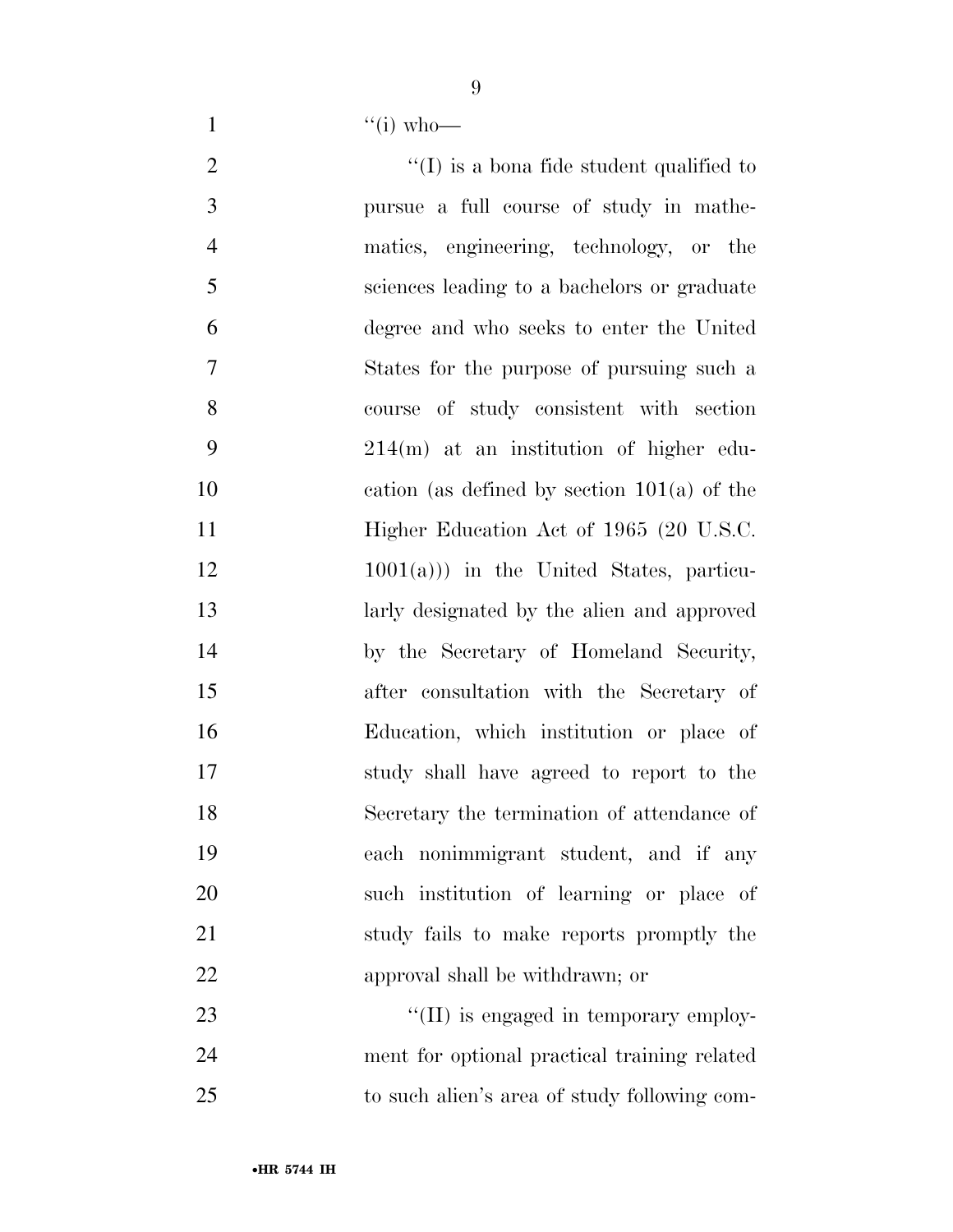| $\mathbf{1}$   | pletion of the course of study described in     |
|----------------|-------------------------------------------------|
| $\overline{2}$ | subclause (I) for a period or periods of not    |
| 3              | more than 24 months;                            |
| $\overline{4}$ | $\lq\lq$ (ii) who—                              |
| 5              | $\lq\lq$ (I) has a residence in a foreign coun- |
| 6              | try which the alien has no intention of         |
| 7              | abandoning, who is a bona fide student          |
| 8              | qualified to pursue a full course of study,     |
| 9              | and who seeks to enter the United States        |
| 10             | temporarily and solely for the purpose of       |
| 11             | pursuing such a course of study consistent      |
| 12             | with section $214(m)$ at an established col-    |
| 13             | lege, university, seminary, conservatory,       |
| 14             | academic high school, elementary school, or     |
| 15             | other academic institution or in a language     |
| 16             | training program in the United States,          |
| 17             | particularly designated by the alien and        |
| 18             | approved by the Secretary of Homeland           |
| 19             | Security, after consultation with the Sec-      |
| 20             | retary of Education, which institution or       |
| 21             | place of study shall have agreed to report      |
| 22             | to the Secretary the termination of attend-     |
| 23             | ance of each nonimmigrant student, and if       |
| 24             | any such institution of learning or place of    |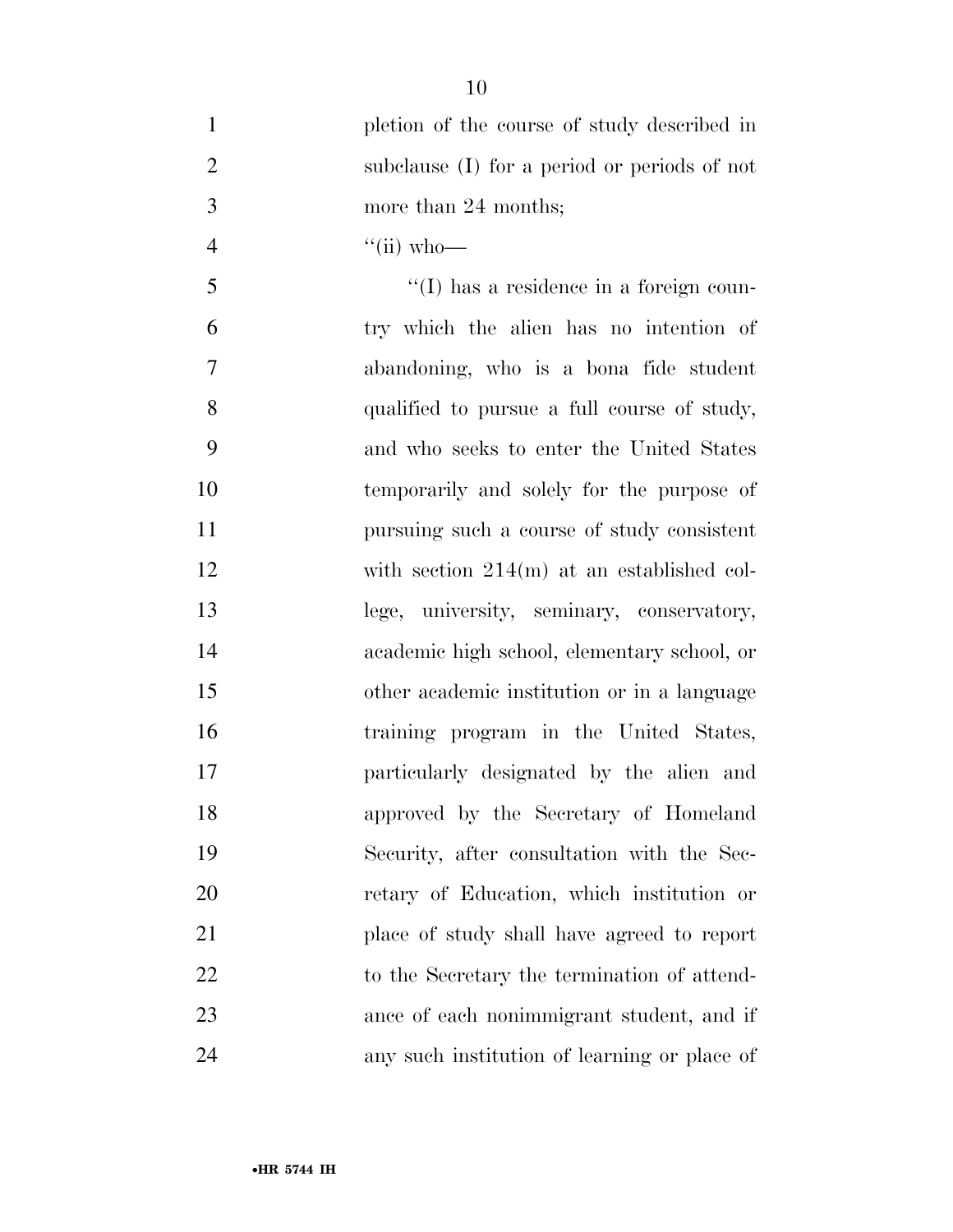| $\mathbf{1}$   | study fails to make reports promptly the           |
|----------------|----------------------------------------------------|
| $\overline{2}$ | approval shall be withdrawn; or                    |
| 3              | "(II) is engaged in temporary employ-              |
| $\overline{4}$ | ment for optional practical training related       |
| 5              | to such alien's area of study following com-       |
| 6              | pletion of the course of study described in        |
| 7              | subclause (I) for a period or periods of not       |
| 8              | more than 24 months;                               |
| 9              | "(iii) who is the spouse or minor child of         |
| 10             | an alien described in clause (i) or (ii) if accom- |
| 11             | panying or following to join such an alien; or     |
| 12             | " $(iv)$ who-                                      |
| 13             | $\lq\lq$ (I) is a national of Canada or Mex-       |
| 14             | ico, who maintains actual residence and            |
| 15             | place of abode in the country of nation-           |
| 16             | ality, who is described in clause (i) or (ii)      |
| 17             | except that the alien's qualifications for         |
| 18             | and actual course of study may be full or          |
| 19             | part-time, and who commutes to<br>the              |
| 20             | United States institution or place of study        |
| 21             | from Canada or Mexico; or                          |
| 22             | "(II) is engaged in temporary employ-              |
| 23             | ment for optional practical training related       |
| 24             | to such the student's area of study fol-           |
| 25             | lowing completion of the course of study           |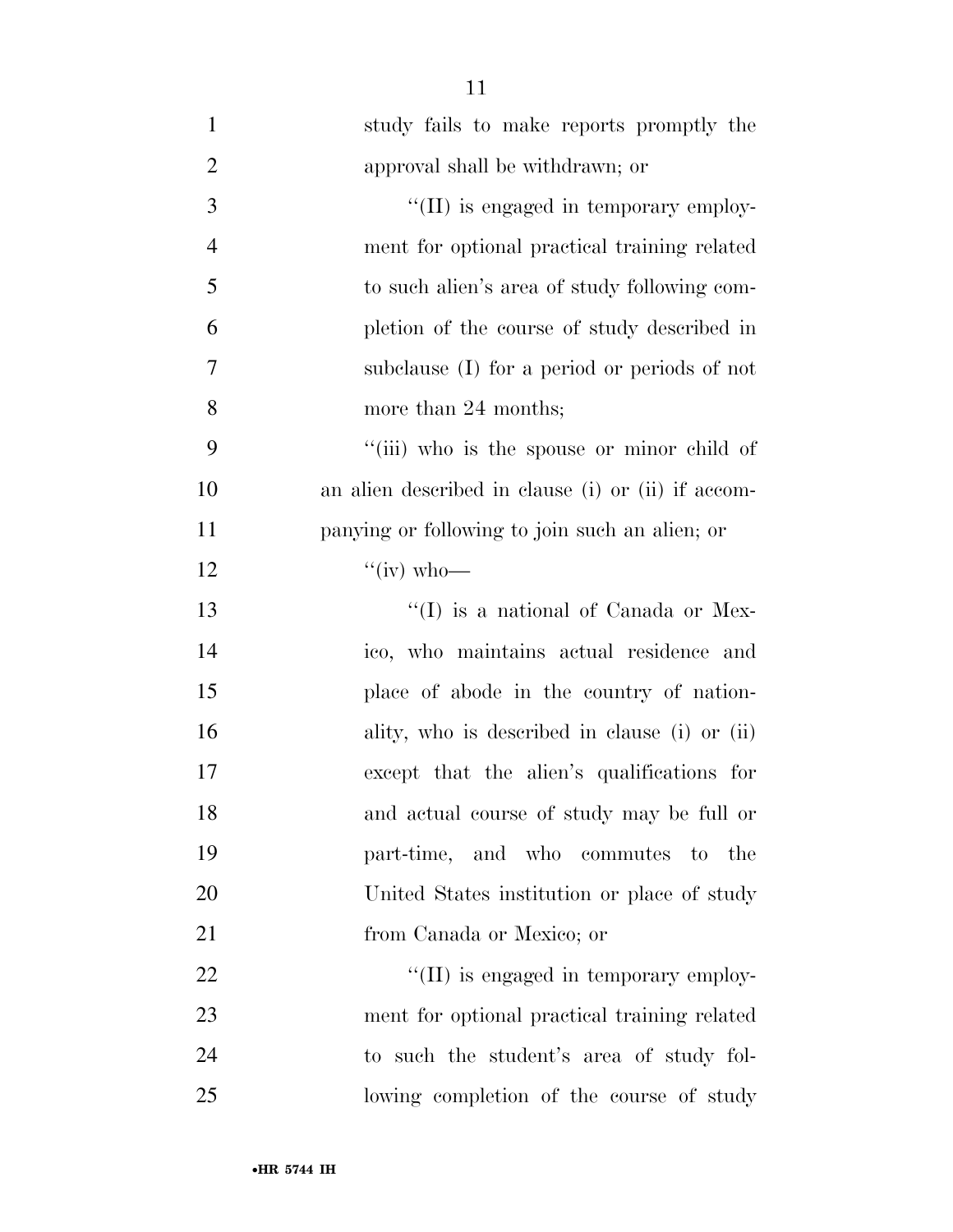described in subclause (I) for a period or 2 periods of not more than 24 months;".

 (b) ADMISSION.—Section 214(b) of the Immigration and Nationality Act (8 U.S.C. 1184(b)) is amended by in-5 serting " $(F)(i)$ ," before " $(L)$  or  $(V)$ ".

6 (c) CONFORMING AMENDMENT. Section  $214(m)(1)$  of the Immigration and Nationality Act (8 U.S.C. 8  $1184(m)(1)$  is amended, in the matter preceding subpara-9 graph  $(A)$ , by striking "(i) or" and inserting "(i), (ii), or  $10 \,$  (iv)".

### **SEC. 204. L–1 VISA HOLDERS SUBJECT TO VISA BACKLOG.**

12 Section 214(c)(2) of the Immigration and Nationality 13 Act (8 U.S.C. 1184 $(c)(2)$ ) is amended by adding at the end the following new subparagraph:

 ''(G) The limitations contained in subparagraph (D) with respect to the duration of authorized stay shall not apply to any nonimmigrant alien previously issued a visa or otherwise provided nonimmigrant status under section 19 101(a)(15)(L) on whose behalf a petition under section 204(b) to accord the alien immigrant status under section 203(b), or an application for labor certification (if such certification is required for the alien to obtain status under such section 203(b)) has been filed, if 365 days or more have elapsed since such filing. The Secretary of Homeland Security shall extend the stay of an alien who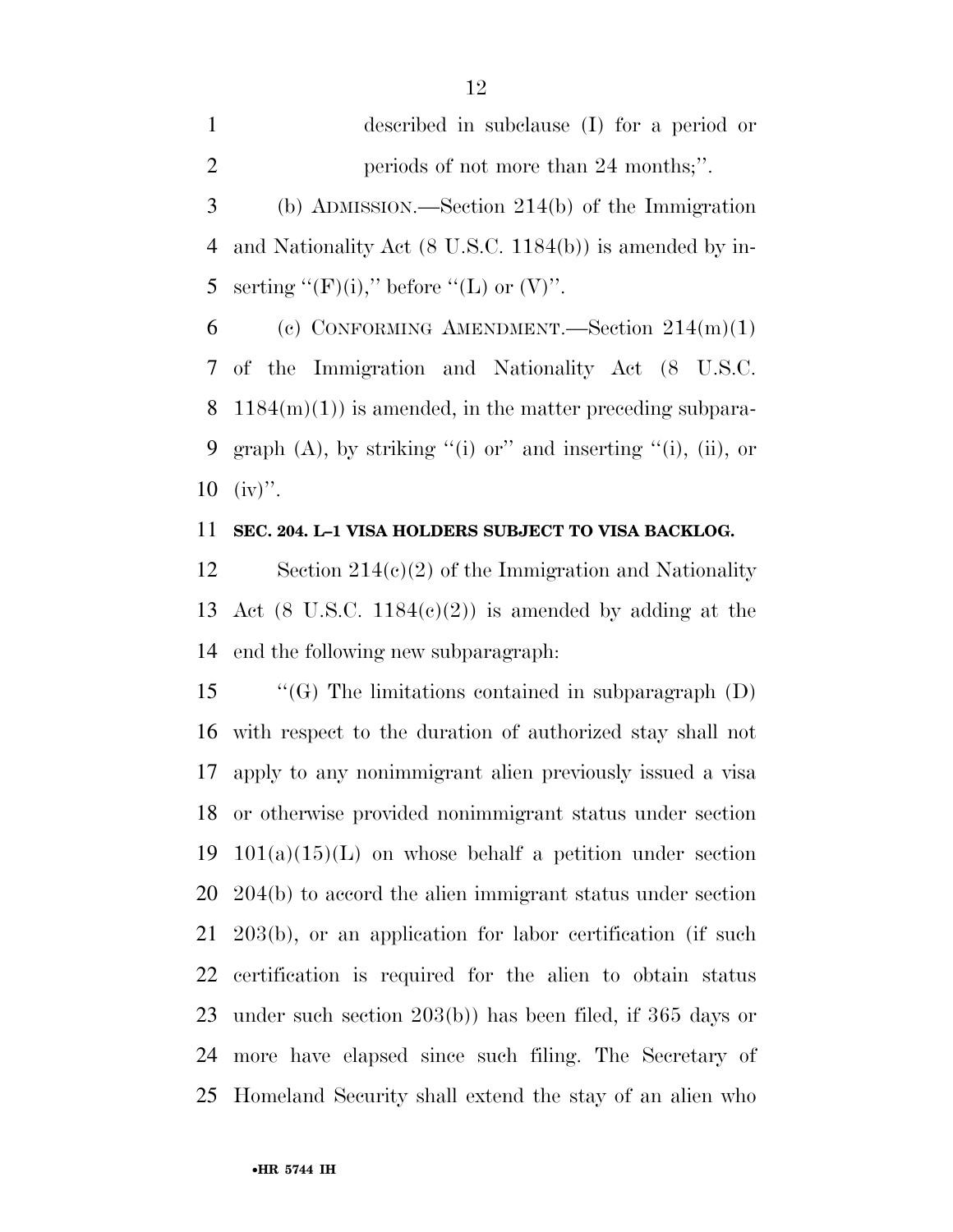| $\mathbf{1}$ | qualifies for an exemption under this subparagraph until             |
|--------------|----------------------------------------------------------------------|
| 2            | such time as a final decision is made on the alien's lawful          |
| 3            | permanent residence.".                                               |
| 4            | SEC. 205. RETAINING WORKERS SUBJECT TO GREEN CARD                    |
| 5            | <b>BACKLOG.</b>                                                      |
| 6            | (a) ADJUSTMENT OF STATUS.—                                           |
| 7            | (1) IN GENERAL.—Section $245(a)$ of the Immi-                        |
| 8            | gration and Nationality Act $(8 \text{ U.S.C. } 1255(a))$ is         |
| 9            | amended to read as follows:                                          |
| 10           | $``(a)$ ELIGIBILITY.—                                                |
| 11           | "(1) IN GENERAL.—The status of an alien who                          |
| 12           | was inspected and admitted or paroled into the                       |
| 13           | United States or the status of any other alien having                |
| 14           | an approved petition for classification under sub-                   |
| 15           | paragraph $(A)(iii)$ , $(A)(iv)$ , $(B)(ii)$ , or $(B)(iii)$ of sec- |
| 16           | tion $204(a)(1)$ may be adjusted by the Secretary of                 |
| 17           | Homeland Security or the Attorney General, in the                    |
| 18           | discretion of the Secretary or the Attorney General                  |
| 19           | under such regulations as the Secretary or Attorney                  |
| 20           | General may prescribe, to that of an alien lawfully                  |
| 21           | admitted for permanent residence if—                                 |
| 22           | $\lq\lq$ the alien makes an application for                          |
| 23           | such adjustment;                                                     |

•**HR 5744 IH**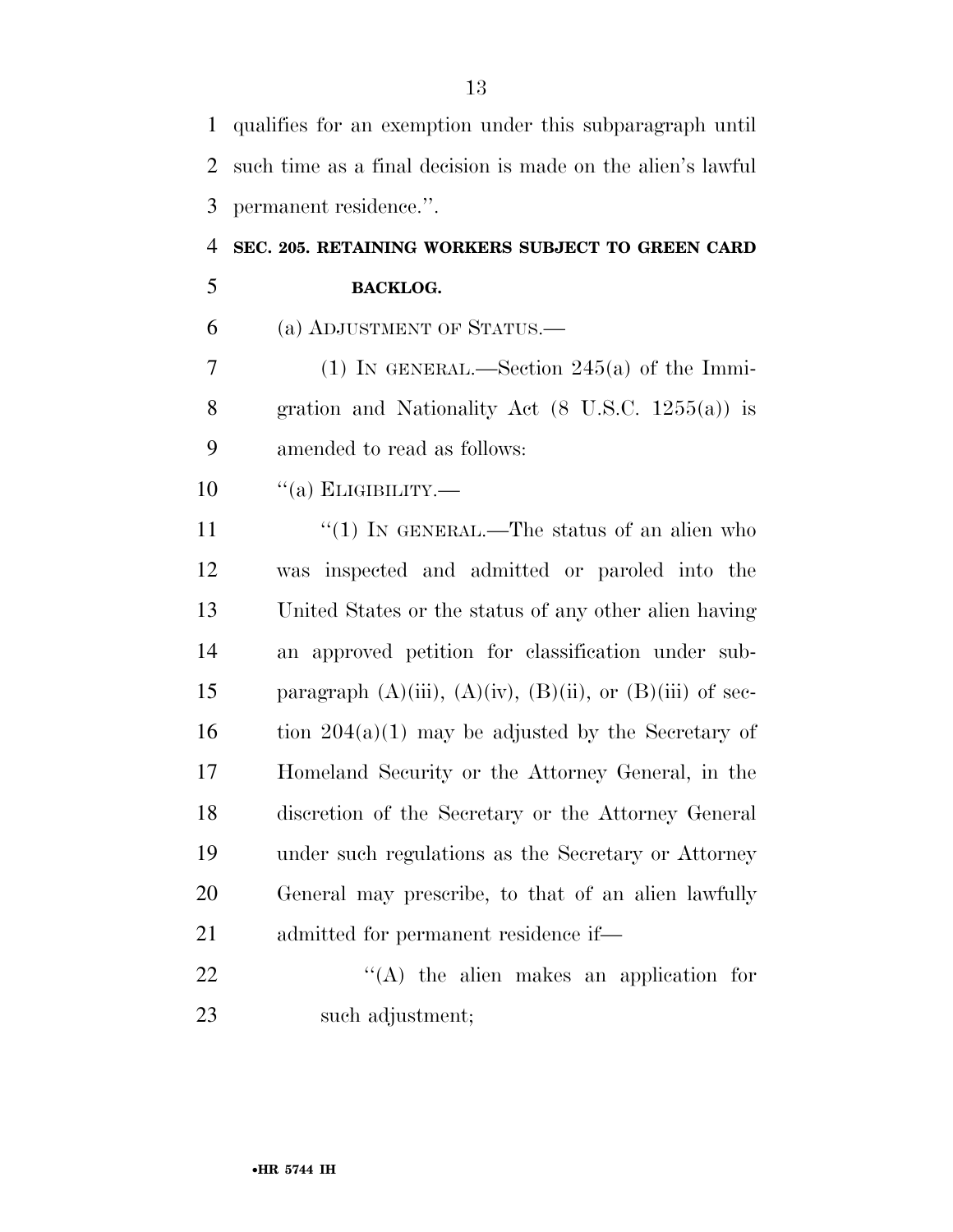| $\mathbf{1}$   | $\lq\lq$ (B) the alien is eligible to receive an im-     |
|----------------|----------------------------------------------------------|
| $\overline{2}$ | migrant visa and is admissible to the United             |
| 3              | States for permanent residence; and                      |
| $\overline{4}$ | $\lq\lq$ (C) an immigrant visa is immediately            |
| 5              | available to the alien at the time the application       |
| 6              | is filed.                                                |
| 7              | SUPPLEMENTAL FEE.—An application<br>(2)                  |
| 8              | under paragraph (1) that is based on a petition ap-      |
| 9              | proved or approvable under subparagraph $(E)$ or $(F)$   |
| 10             | of section $204(a)(1)$ may be filed without regard to    |
| 11             | the limitation set forth in paragraph $(1)(C)$ if a sup- |
| 12             | plemental fee of \$500 is paid by the principal alien    |
| 13             | at the time the application is filed. A supplemental     |
| 14             | fee may not be required for any dependent alien ac-      |
| 15             | companying or following to join the principal alien.     |
| 16             | "(3) VISA AVAILABILITY.—An application for               |
| 17             | adjustment filed under this paragraph may not be         |
| 18             | approved until such time as an immigrant visa be-        |
| 19             | come available.".                                        |
| 20             | (b) USE OF FEES.—Section $286(v)(1)$ (8 U.S.C.           |
|                |                                                          |

21  $1356(v)(1)$  is amended by inserting before the period at 22 the end "and the fees collected under section  $245(a)(2)$ .".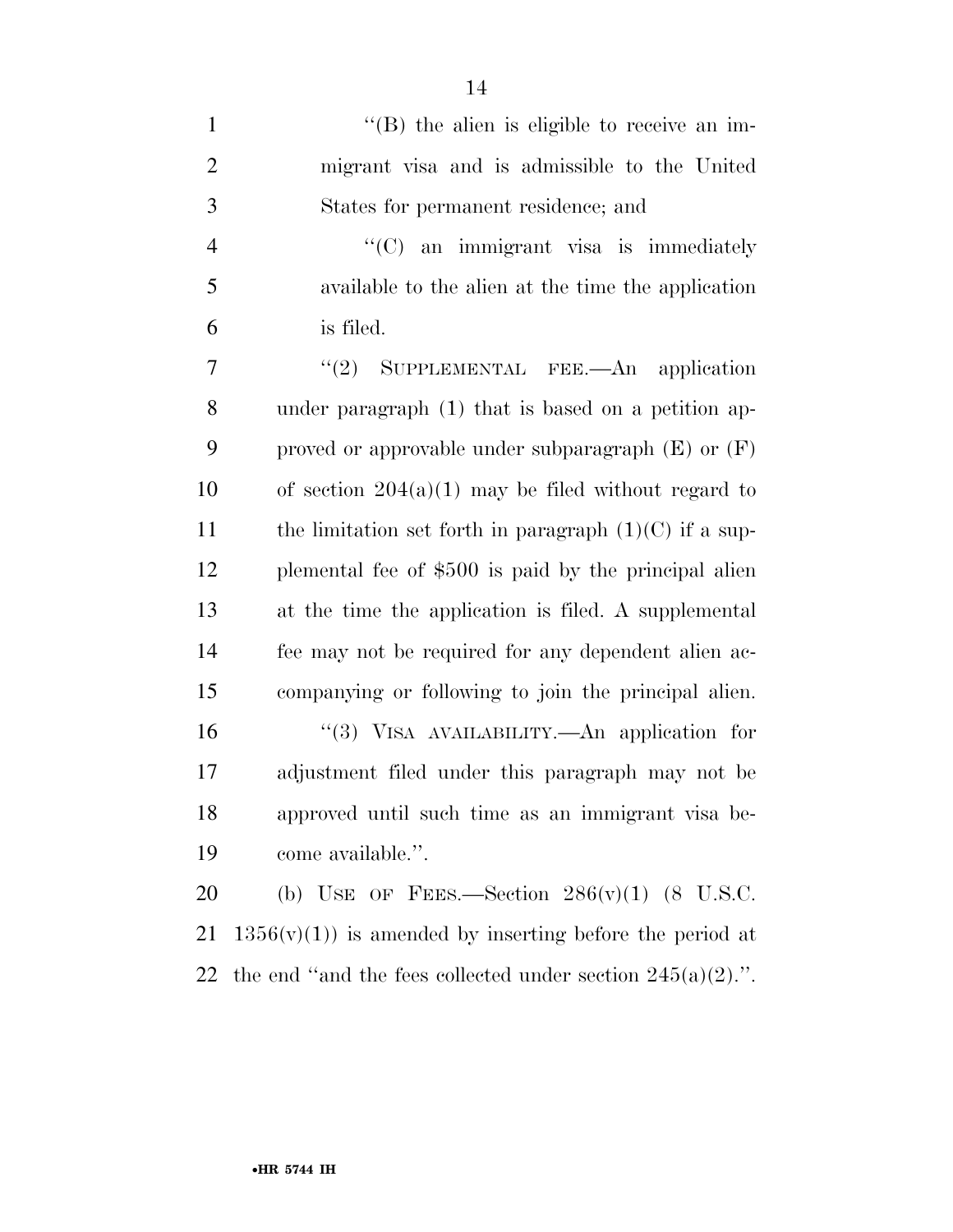# **TITLE III—BUSINESS FACILITA- TION THROUGH IMMIGRA-TION REFORM**

 **SEC. 301. STREAMLINING THE ADJUDICATION PROCESS FOR ESTABLISHED EMPLOYERS.** 

 Section 214(c) of the Immigration and Nationality Act (8. U.S.C. 1184) is amended by adding at the end the following new paragraph:

 ''(1) Not later than 180 days after the date of the enactment of the Securing Knowledge, Innovation, and Leadership Act of 2006, the Secretary of Homeland Secu- rity shall establish a pre-certification procedure for em- ployers who file multiple petitions described in this sub- section or section 203(b). Such precertification procedure shall enable an employer to avoid repeatedly submitting documentation that is common to multiple petitions and establish through a single filing criteria relating to the em-ployer and the offered employment opportunity.''.

### **SEC. 302. PROVIDING PREMIUM PROCESSING OF EMPLOY-**

### **MENT-BASED VISA PETITIONS.**

 (a) IN GENERAL.—Pursuant to section 286(u) of the Immigration and Nationality Act (8 U.S.C. 1356(u)), the Secretary of Homeland Security shall establish and collect a fee for premium processing of employment-based immi-grant petitions.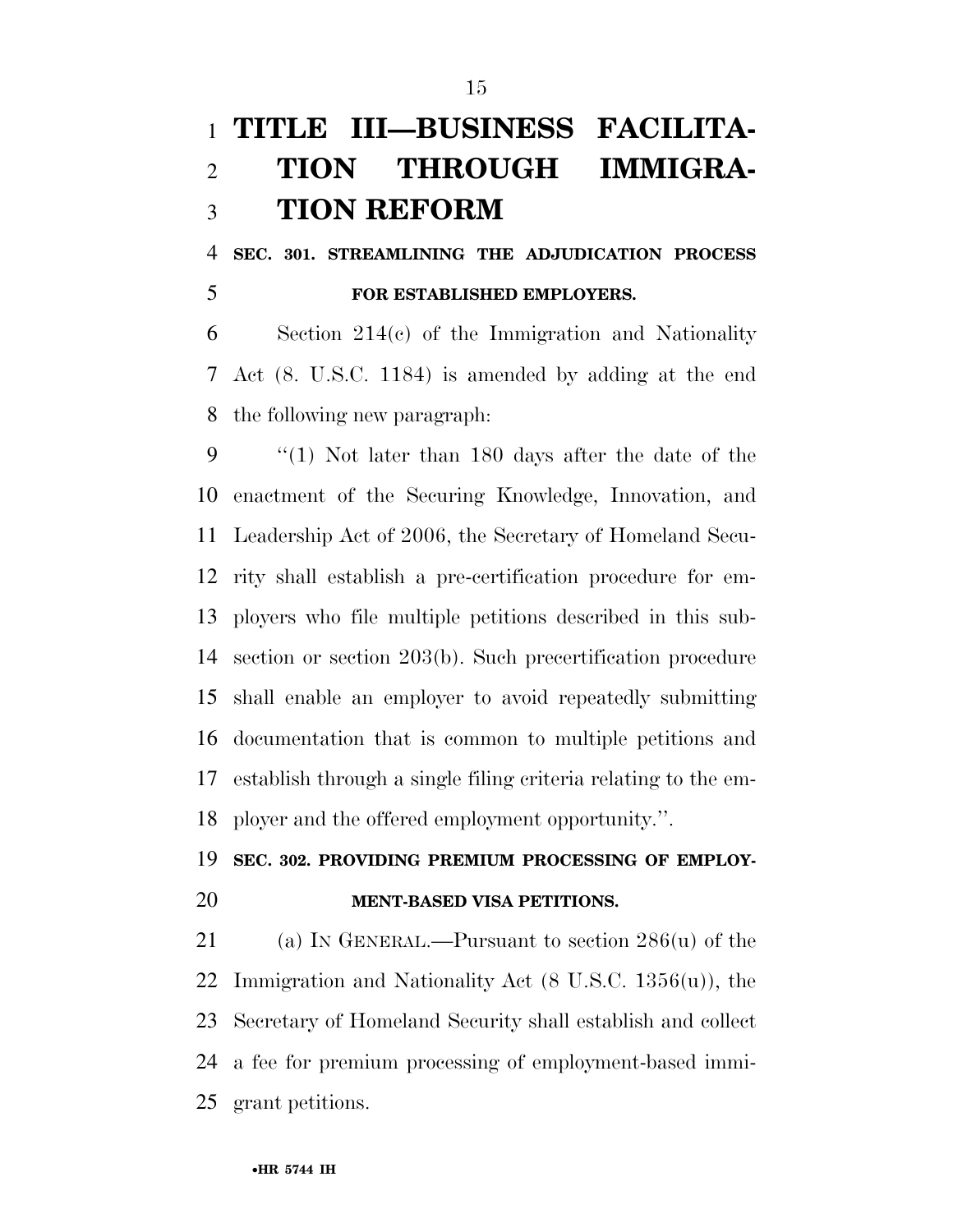(b) APPEALS.—Pursuant to such section 286(u), the Secretary of Homeland Security shall establish and collect a fee for premium processing of an administrative appeal of any decision on a permanent employment-based immi-grant petition.

## **SEC. 303. ELIMINATING PROCEDURAL DELAYS IN LABOR CERTIFICATION PROCESS.**

(a) PREVAILING WAGE RATE.—

 (1) REQUIREMENT TO PROVIDE.—The Sec- retary of Labor shall provide prevailing wage deter- minations to employers seeking a labor certification for aliens pursuant to part 656 of title 20, Code of Federal Regulation (or any successor regulation). The Secretary may not delegate this function to any agency of a State.

 (2) SCHEDULE FOR DETERMINATION.—Except as provided in paragraph (3), the Secretary of Labor shall provide a response to an employer's request for a prevailing wage determination in no more than 20 calendar days from the date of receipt of such re- quest. If the Secretary fails to reply during such 20- day period, then the wage proposed by the employer shall be the valid prevailing wage rate.

 (3) USE OF SURVEYS.—The Secretary of Labor shall accept an alternative wage survey provided by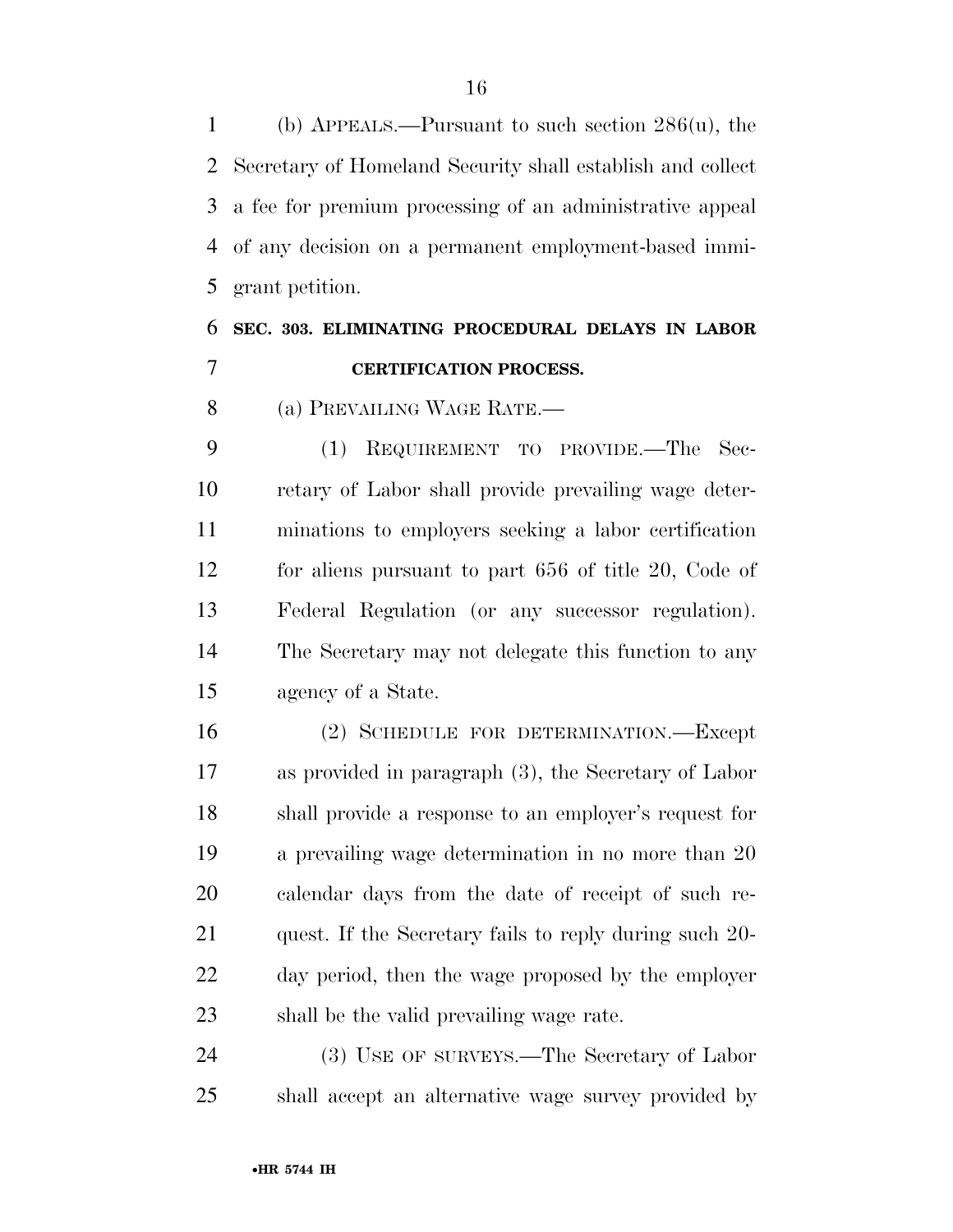the employer unless the Secretary determines that the wage component of the Occupational Employ- ment Statistics Survey is more accurate for the oc-cupation in the labor market area.

 (b) PLACEMENT OF JOB ORDER.—The Secretary of Labor shall maintain a website with links to the official website of each workforce agency of a State, and such offi- cial website shall contain instructions on the filing of a job order in order to satisfy the job order requirements of section 656.17(e)(1) of title 20, Code of Federal Regu-lation (or any successor regulation).

 (c) TECHNICAL CORRECTIONS.—The Secretary of Labor shall establish a process by which employers seeking certification under section 212(a)(5) of the Immigration 15 and Nationality Act  $(8 \text{ U.S.C. } 1182(a)(5))$ , as amended by section 201(b), may make technical corrections to ap- plications in order to avoid requiring employers to conduct additional recruitment to correct an initial technical error. A technical error shall include any error that would not have a material effect on the validity of the employer's recruitment of able, willing, and qualified United States workers.

 (d) ADMINISTRATIVE APPEALS.—Motions to recon- sider, and administrative appeals of, a denial of a perma-nent labor certification application, shall be decided by the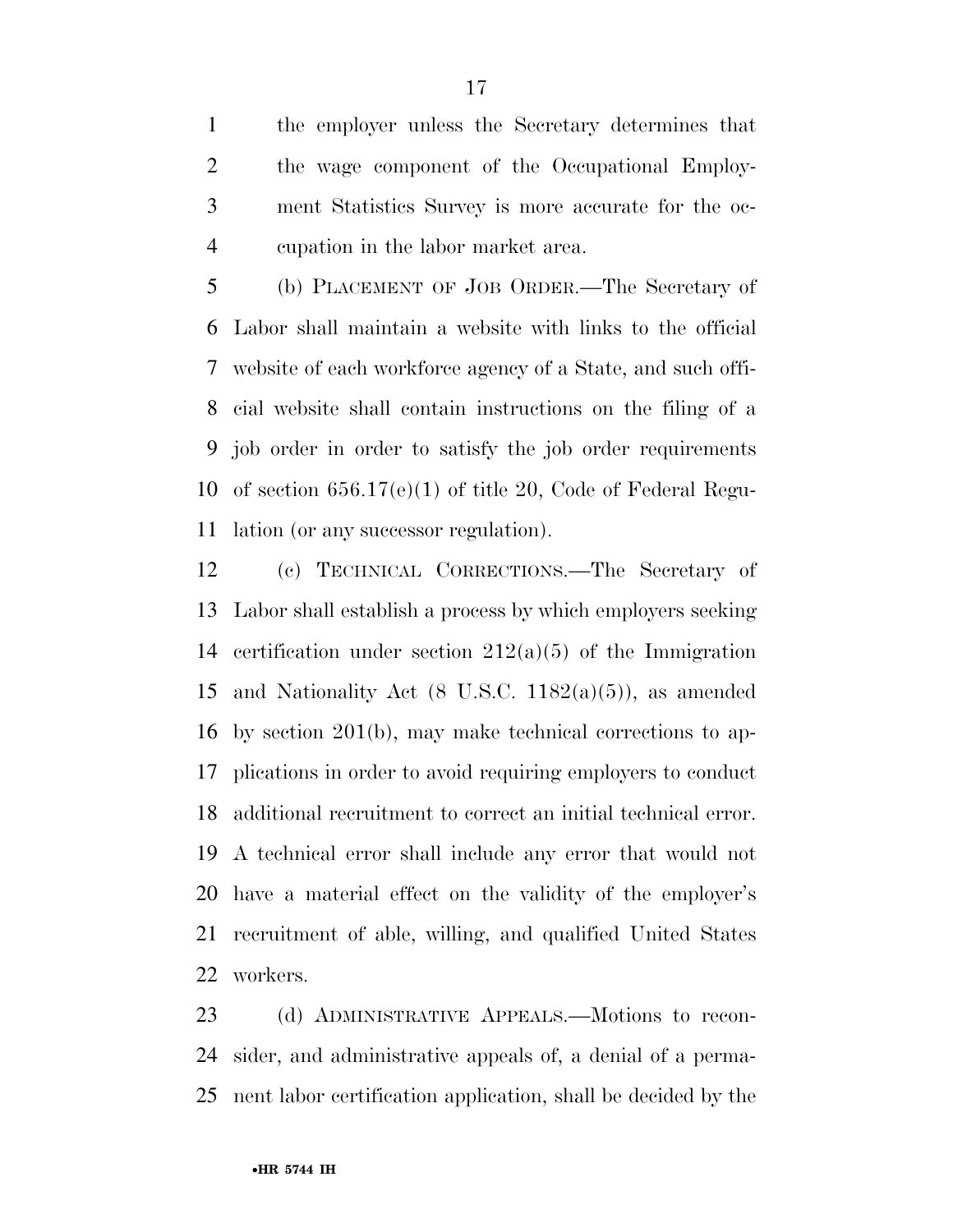Secretary of Labor not later than 60 days after the date of the filing of such motion or such appeal.

 (e) APPLICATIONS UNDER PREVIOUS SYSTEM.—Not later than 180 days after the date of the enactment of this Act, the Secretary of Labor shall process and issue decisions on all applications for permanent alien labor cer-tification that were filed prior to March 28, 2005.

 (f) EFFECTIVE DATE.—The provisions of this section shall take effect 90 days after the date of enactment of this Act, whether or not the Secretary of Labor has amended the regulations at part 656 of title 20, Code of Federal Regulation to implement such changes.

## **TITLE IV—MISCELLANEOUS**

**SEC. 401. COMPLETION OF BACKGROUND AND SECURITY** 

### **CHECKS.**

 Section 103 of the Immigration and Nationality Act (8 U.S.C. 1103) is amended by adding at the end the fol-lowing new subsection:

19 "(i) REQUIREMENT FOR BACKGROUND CHECKS.— Notwithstanding any other provision of law, until appro- priate background and security checks, as determined by the Secretary of Homeland Security, have been completed, and the information provided to and assessed by the offi- cial with jurisdiction to grant or issue the benefit or docu-mentation, on an in camera basis as may be necessary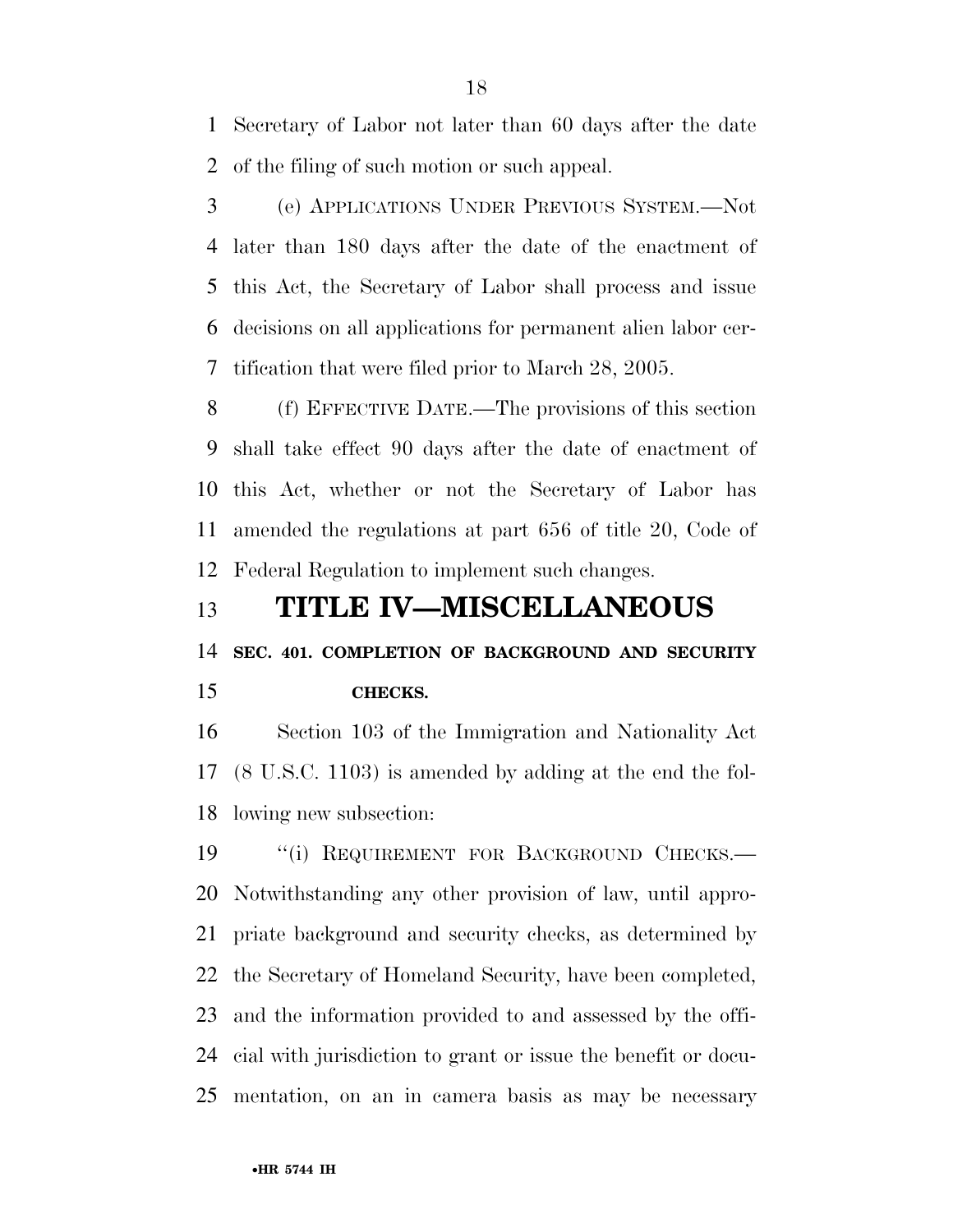with respect to classified, law enforcement, or other infor- mation that cannot be disclosed publicly, the Secretary of Homeland Security, the Attorney General, or any court may not—

 ''(1) grant or order the grant of adjustment of status of an alien to that of an alien lawfully admit-ted for permanent residence;

 $\mathcal{S}$  ''(2) grant or order the grant of any other sta- tus, relief, protection from removal, or other benefit under the immigration laws; or

11  $\frac{1}{3}$  issue any documentation evidencing or re- lated to such grant by the Secretary, the Attorney General, or any court.

 ''(j) REQUIREMENT TO RESOLVE FRAUD ALLEGA- TIONS.—Notwithstanding any other provision of law, until any suspected or alleged fraud relating to the granting of any status (including the granting of adjustment of sta- tus), relief, protection from removal, or other benefit under this Act has been investigated and resolved, the Sec- retary of Homeland Security and the Attorney General may not be required to—

22  $\frac{1}{2}$  (1) grant or order the grant of adjustment of status of an alien to that of an alien lawfully admit-ted for permanent residence;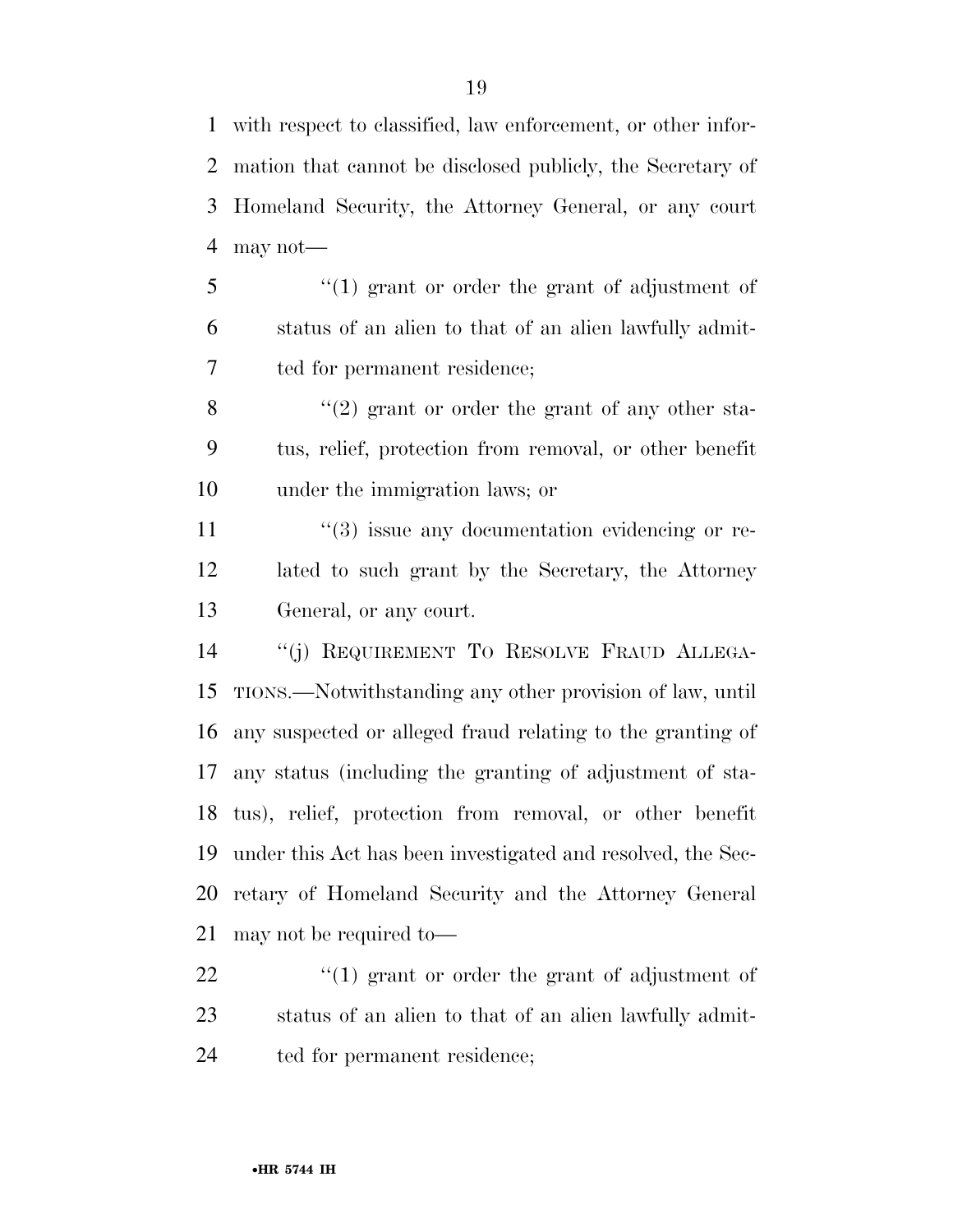1  $\frac{1}{2}$  (2) grant or order the grant of any other sta- tus, relief, protection from removal, or other benefit under the immigration laws; or

4  $(3)$  issue any documentation evidencing or re- lated to such grant by the Secretary, the Attorney General, or any court.

 ''(k) PROHIBITION OF JUDICIAL ENFORCEMENT.— Notwithstanding any other provision of law, no court may require any act described in subsection (i) or (j) to be com- pleted by a certain time or award any relief for the failure to complete such acts.''.

### **SEC. 402. VISA REVALIDATION.**

 (a) IN GENERAL.—Section 222 of the Immigration and Nationality Act (8 U.S.C. 1202) is amended by add-ing at the end the following:

 ''(i) The Secretary of State shall permit an alien granted a nonimmigrant visa under subparagraph E, H, 18 I, L, O, or P of section  $101(a)(15)$  to apply for a renewal of such visa within the United States if—

20  $\frac{1}{2}$  (1) such visa expired during the 12-month pe-21 riod ending on the date of such application;

22  $(2)$  the alien is seeking a nonimmigrant visa under the same subparagraph under which the alien had previously received a visa; and